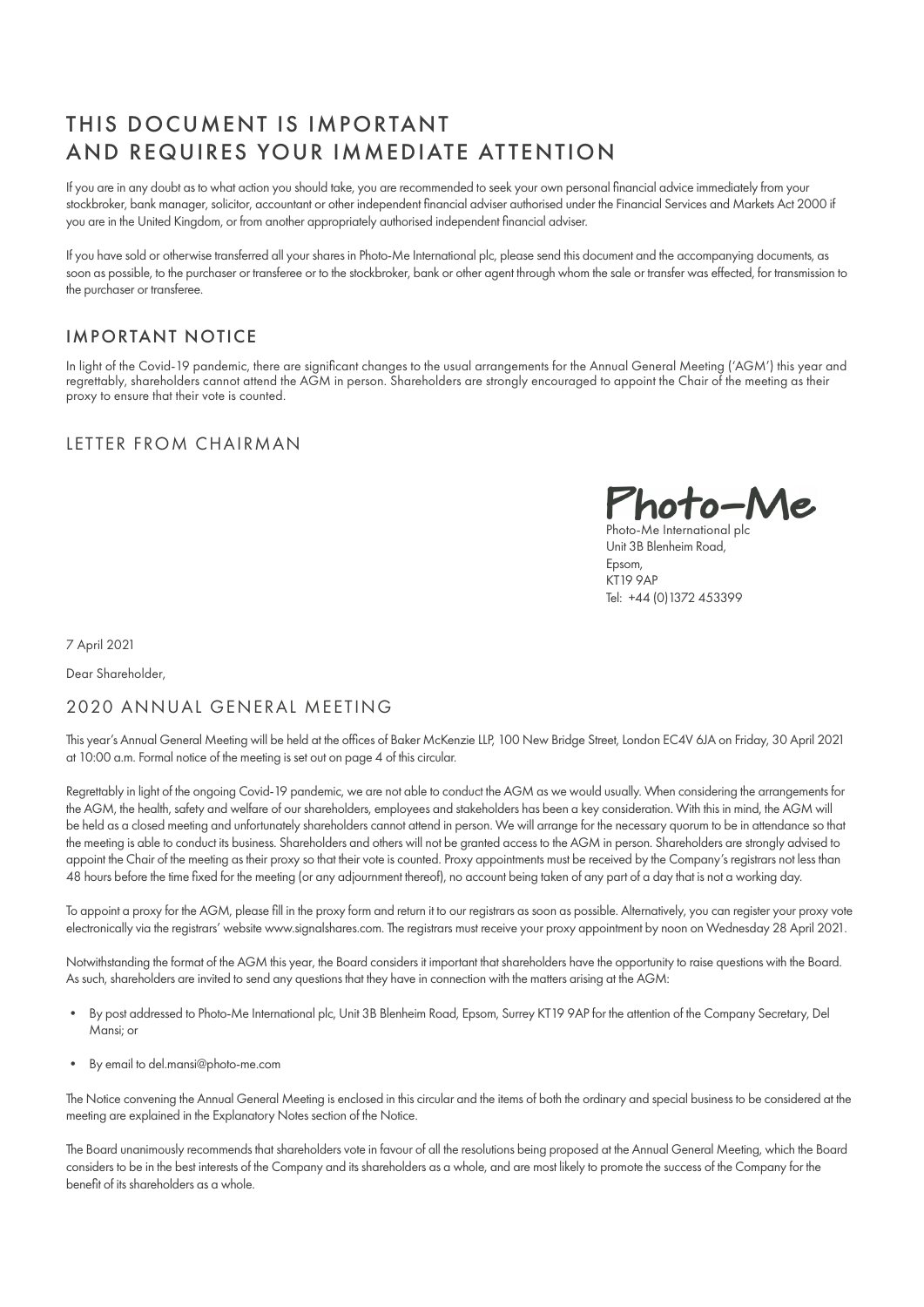As at 31 March 2021 (being the latest practicable date before the publication of the Notice convening the Annual General Meeting), the issued share capital of the Company was £1,890,058 divided into 378,011,637 ordinary shares of 0.5p each. Therefore, the total number of voting rights in the Company as at that date was 378,011,637.

Those shareholders who have chosen to receive hard copies of the Annual Report, or shareholders who have joined the register since 31 July 2019 will have already been sent the 2020 Annual Report. You can also find the Annual Report on the Company's website at http://investor.photo-me.com/financial\_reports. Please note that you will need suitable internet web browser software installed on your computer, or any other web enabled device, to download documents from the Photo-Me website. If at any time you would like to change your preference on how you receive documents such as the Annual Report, please contact our Registrars, Link Group, 10th Floor, Central, Square, 29 Wellington Street, Leeds, LS1 4DL.

Yours faithfully,

got his

**Sir John Lewis OBE** Chairman

Registered in England and Wales: number 735438 Registered Office: Unit 3B Blenheim Road, Epsom, KT19 9AP Tel: +44 (0)1372 453399 www.photo-me.com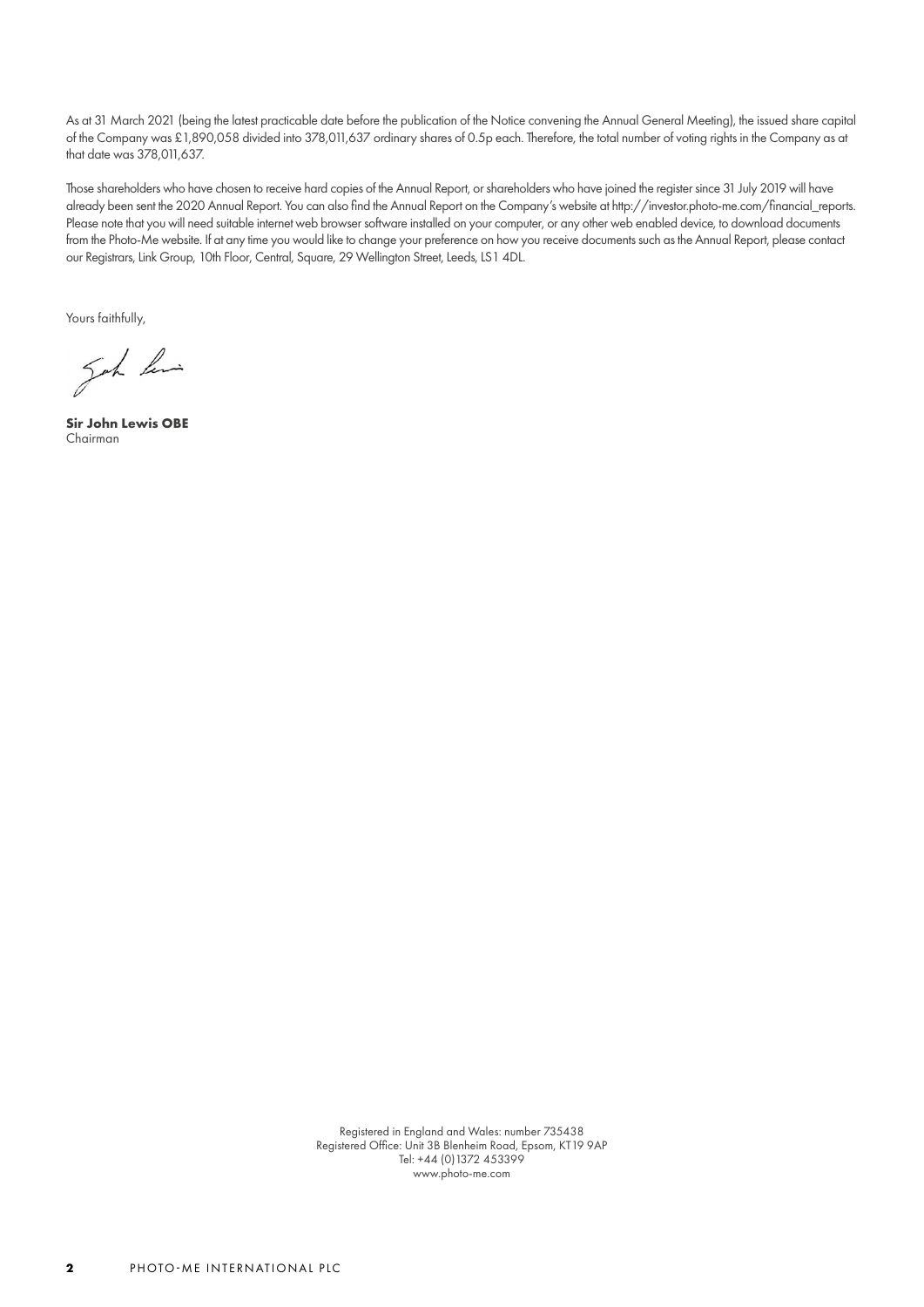# NOTICE OF ANNUAL GENERAL MEETING

NOTICE IS HEREBY GIVEN that the fifty-eighth Annual General Meeting of Photo-Me International plc (the 'Company') will be held at the offices of Baker McKenzie LLP, 100 New Bridge Street, London EC4V 6JA on 30 April 2021 at 10:00 a.m. to consider and, if thought fit, pass the following Resolutions which will be proposed, in the case of Resolutions 1 to 11 inclusive and Resolution 15, as Ordinary Resolutions, and Resolutions 12, 13 and 14 as Special Resolutions.

Please refer to the letter from the Chairman for important information about the arrangements for the AGM this year.

# AS ORDINARY BUSINESS

The following resolutions 1 to 9 will be proposed as ordinary resolutions;

- 1. THAT the Company's Accounts and the Reports of the directors and the auditor for the 18 months ended 31 October 2020 be received.
- 2. THAT the directors' remuneration report for the 18 months ended 31 October 2020 as set out on pages 68 to 83 of the Annual Report (other than the part containing the directors' remuneration policy) be approved.
- 3. THAT the directors' remuneration policy set out on pages 70 to 74 of the directors' remuneration report contained in the Annual Report be approved, to take effect from the conclusion of this meeting.
- 4. THAT Mazars LLP be re-appointed auditor of the Company to hold office from the conclusion of the meeting until the conclusion of the next general meeting at which accounts are laid before the Company.
- 5. THAT the directors of the Company be authorised to determine the remuneration of the auditor.
- 6. THAT Sir John Lewis be re-elected as a director.
- 7. THAT Mr Serge Crasnianski be re-elected as a director.
- 8. THAT Ms Françoise Coutaz-Replan be re-elected as a director.
- 9. THAT Mr Jean-Marcel Denis be re-elected as a director.

# AS SPECIAL BUSINESS

The following resolutions 10 and 11 will be proposed as ordinary resolutions.

- 10. THAT, in accordance with Section 366 and 367 of the Companies Act 2006 ('the Act'), the Company and all companies that are its subsidiaries at any time during the period for which this resolution is effective are authorised, in aggregate, to:
	- (i) make political donations to political parties and/or independent election candidates not exceeding £25,000 per annum in total;
	- (ii) make political donations to political organisations other than political parties not exceeding £25,000 per annum in total; and
	- (iii) incur political expenditure not exceeding £25,000 per annum in total;

during the period beginning on the date of the passing of this resolution and ending at the conclusion of the next Annual General Meeting of the Company

For the purposes of this resolution 11 the terms 'political donation', 'political parties', 'independent election candidates', 'political organisation' and 'political expenditure' have the meanings given by Sections 363 to 365 of the Act.

- 11. THAT, in substitution for all existing authorities, the directors be generally and unconditionally authorised in accordance with Section 551 of the Act to allot shares in the Company or to grant rights to subscribe for or to convert any security into shares in the Company:
	- (i) up to an aggregated nominal amount of £630,019 (represents approximately one-third of the Company's issued ordinary share capital as at 31 March 2021 (the 'Latest Practicable Date')) (such amount to be reduced by any allotments or grants made under paragraph 11 (ii) below in excess of such sum); and
	- (ii) in so far as such shares comprise equity securities (as defined in section 560 of the Act) up to a nominal amount of £1,260,038 (such amount to be reduced by any allotment made under paragraph 11 (i) above) in connection with an offer by way of a rights issue:
		- (a) to ordinary shareholders in proportion (as nearly as may be practicable) to their existing holdings; and
		- (b) to holders of other equity securities as required by the rights of those securities or as the directors otherwise consider necessary,

 provided that the directors may impose any limits or restrictions and make any arrangements which they consider necessary or appropriate to deal with treasury shares, fractional entitlements, record dates, legal, regulatory or practical problems in, or under the laws of, any territory or any other matter. The authority conferred by this resolution 11 shall expire at the earlier of the conclusion of the next Annual General Meeting of the Company or 15 months from the date this Resolution is passed (unless previously renewed, varied or revoked by the Company in general meeting), provided that the Company may make offers and enter into agreements before this authority expires which would, or might, require equity securities to be allotted or subscription or conversion rights to be granted after the authority ends and the directors may allot equity securities or grant rights to subscribe for or convert securities into ordinary shares under any such offer or agreement as if the authority had not expired.

#### Special Resolutions

- 12. THAT, subject to the passing of Resolution 11 above, the directors be empowered, pursuant to Sections 570 and 573 of the Act, to allot equity securities (within the meaning of Section 560 of the Act) for cash, pursuant to the authority conferred on them by Resolution 11 above, and to sell ordinary shares in the capital of the Company which are held by the Company in treasury, as if Section 561 of the Act did not apply to any such allotment or sale PROVIDED THAT this power shall be limited to the allotment of equity securities and the sale of treasury shares for cash in connection with an offer of, or invitation to apply for equity securities (but in the case of the authority granted under paragraph (ii) of Resolution 11, by way of a rights issue only):
	- (a) to ordinary shareholders in proportion (as nearly as may be practicable) to their existing holdings open for acceptance for a period fixed by the director (and to holders of other equity securities as required by the rights of those securities or as the directors otherwise consider necessary), but subject to such exclusions or other arrangements as the directors may deem necessary or appropriate to deal with fractional entitlements, treasury shares, record dates, or legal, regulatory or practical difficulties which may arise in or under the laws of any territory, or the requirements of any regulatory body or stock exchange or any other matter whatsoever; and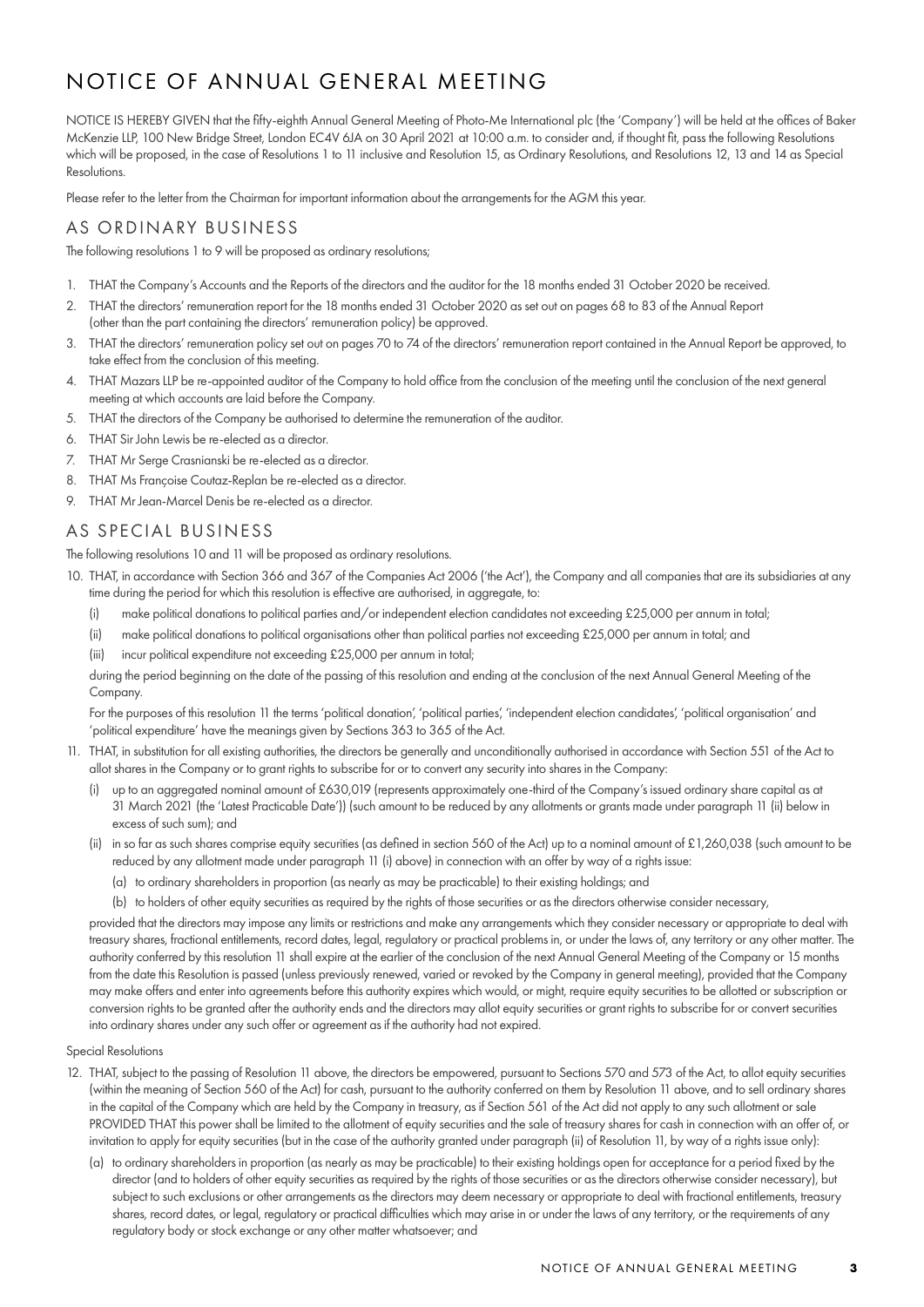(b) otherwise than pursuant to paragraph 12(a) above, having, in the case of ordinary shares, a nominal amount or, in the case of other equity securities, giving the right to subscribe for or convert into ordinary shares having a nominal amount not exceeding, in aggregate, £94,503 being equal to 5% of the issued ordinary share capital of the Company as at the Latest Practicable Date.

The power hereby conferred on the directors by this Resolution shall (unless previously revoked or renewed by Special Resolution of the Company) cease to have effect when the authority under Resolution 11 above is revoked or would (if not renewed) expire, save that the Company may, before the power given by this Resolution expires, make an offer or agreement which would or might require equity securities to be allotted or treasury shares to be sold for cash after such expiry and the directors may allot equity securities or sell treasury shares for cash pursuant to such offer or agreement as if the power conferred by this Resolution had not expired.

13. THAT, subject to the passing of Resolution 11 above and in addition to the power conferred by Resolution 12 above, the directors be empowered, pursuant to Sections 570 and 573 of the Act, to allot equity securities (within the meaning of Section 560 of the Act) for cash, pursuant to the authority conferred on them by Resolution 11 above, and to sell ordinary shares in the capital of the Company which are held by the Company in treasury, as if Section 561 of the Act did not apply to any such allotment or sale PROVIDED THAT this power shall be limited to the allotment of equity securities or sale of treasury shares to any person up to an aggregate nominal amount of £94,503 being equal to 5% of the issued ordinary share capital of the Company as at the Latest Practicable Date AND PROVIDED FURTHER THAT the authority granted by this resolution 13 be used only for the purposes of financing (or refinancing, if the authority is to be used within six months after the original transaction) a transaction which the Directors determine to be an acquisition or other capital investment of a kind contemplated by the Statement of Principles on Disapplying Pre-Emption Rights most recently published by the Pre-Emption Group prior to the date of this notice.

The power hereby conferred on the directors by this Resolution shall (unless previously revoked or renewed by Special Resolution of the Company) cease to have effect when the authority under Resolution 11 above is revoked or would (if not renewed) expire, save that the Company may, before the power given by this Resolution expires, make an offer or agreement which would or might require equity securities to be allotted or treasury shares to be sold for cash after such expiry and the directors may allot equity securities or sell treasury shares for cash pursuant to such offer or agreement as if the power conferred by this Resolution had not expired.

- 14. THAT the Company be generally and unconditionally authorised in accordance with Section 701 of the Act to make market purchases (within the meaning of Section 693(4) of the Act) of ordinary shares of 0.5p each in the capital of the Company, on such terms and in such manner as the directors may from time to time determine provided that:
	- (i) the maximum aggregate number of ordinary shares hereby authorised to be purchased is 37,801,164, representing 10% of the issued ordinary share capital of the Company as at the Latest Practicable Date;
	- (ii) the minimum price (exclusive of expenses) which may be paid for an ordinary share is its nominal value;
	- (iii) the maximum price (exclusive of expenses) which may be paid for an ordinary share shall be, in respect of an ordinary share contracted to be purchased on any day, the higher of:
		- (a) an amount which is not more than 5% above the average of the closing middle market quotations for an ordinary share as derived from the London Stock Exchange Daily Official List for the five business days immediately preceding the date on which that ordinary share is contracted to be purchased, or
		- (b) the higher of the price of the last independent trade of an ordinary share or the highest current independent bid on the London Stock Exchange; and
	- (iv) unless varied, revoked or renewed, the authority conferred by this Resolution 14 shall expire either at the conclusion of the next Annual General Meeting of the Company or on the expiry of 15 months from the passing of this Resolution, whichever is the first to occur, save that the Company may, before such expiry, enter into a contract or contracts to purchase ordinary shares which would or might be executed wholly or partly after such expiry and make purchases of ordinary shares in pursuance of such contract or contracts as if the authority conferred by this resolution had not expired.

#### Ordinary Resolution

- 15. That for the purposes of sections 226B and 226C, Chapter 4A of the Companies Act 2006:
	- (i) the Remuneration Policy of the Company as approved on 25 October 2017 be amended to read as follows:
		- *'Mr Eric Mergui who, having become an executive director after the approval of this remuneration policy, is contractually entitled in the event of dismissal for any reason to receive, in addition to any payment in lieu of notice, a lump sum compensation payment equal to that of the total annual remuneration receivable from the Group';* and
	- (ii) the payment to Mr Mergui of €550,800 in accordance with this contractual provision detailed in the explanatory text to this resolution contained in the notice of annual general meeting dated 7 April 2021 be and is hereby ratified.

By order of the Board

#### **Del Mansi**

Company Secretary

Photo-Me International plc Unit 3B Blenheim Road, Epsom, KT19 9AP

7 April 2021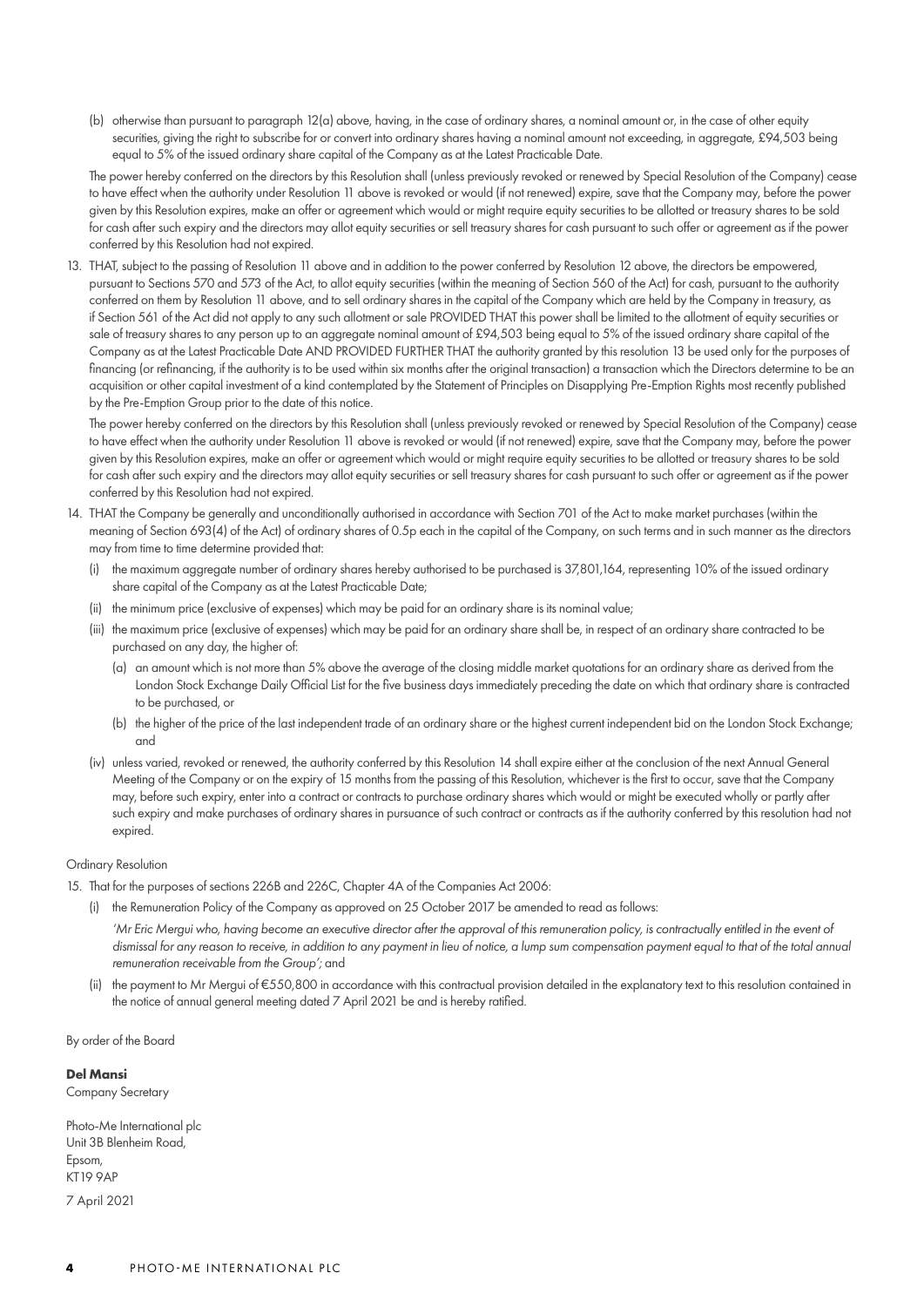# EXPLANATORY NOTES

# ATTENDANCE AND VOTING

Shareholders are entitled to appoint one or more proxies (who need not be shareholders) to exercise all or any of their rights on their behalf at the meeting provided that if more than one proxy is appointed, each proxy is appointed to exercise the rights attached to a different share or shares. As noted in the letter from the Chairman, shareholders and others are unable to attend the AGM in person and so shareholders are strongly encouraged to appoint the Chair of the meeting as their proxy to ensure that their vote is counted. Shareholders should use the proxy form to make the appointment referred to above.

A member entitled to attend and vote is entitled to appoint one or more proxies to attend, to speak, and to vote instead of him or her. A member may appoint more than one proxy in relation to the Annual General Meeting provided that each proxy is appointed to exercise the rights attached to a different share or shares held by that member.

A proxy need not be a member of the Company but must attend the Annual General Meeting to represent you. Your proxy is strongly recommended to be the Chairman. Your proxy must vote as you instruct and must attend the Annual General Meeting for your vote to be counted. To be valid, the proxy form and any power of attorney or other authority under which it is executed (or a duly certified copy of such power of attorney or other authority) must be lodged with the Company's registrars, Link Group, 10th Floor, Central Square, 29 Wellington Street, Leeds, LS1 4DL not less than 48 hours before the time fixed for the meeting (or any adjournment thereof), no account being taken of any part of a day that is not a working day. A member can only appoint a proxy using the procedures set out in these explanatory notes and in the notes on the proxy form.

Pursuant to Regulation 41 of the Uncertificated Securities Regulations 2001, the Company specifies that only those members registered in the register of members of the Company as at the close of business on 28 April 2021 (or, in the case of an adjournment, the close of business on the day which is two working days before the time of the adjourned meeting) shall be entitled to attend and vote at the meeting in respect of the number of shares registered in their name at that time.

Changes to entries on the register of members after the close of business on 28 April 2021 (or, in the case of an adjournment, the close of business on the day which is two working days before the time of the adjourned meeting) shall be disregarded in determining the rights of any person to attend, speak or vote at the meeting.

If you are not a member of the Company but you have been nominated by a member of the Company under Section 146 of the Act to enjoy information rights (a 'Nominated Person'), you do not have a right to appoint any proxies under the procedures set out above. If you are a Nominated Person, you may have a right under an agreement between you and the member of the Company who has nominated you to have information rights (the 'Relevant Member') to be appointed or to have someone else appointed as a proxy for the meeting.

If you either do not have such a right or if you have such a right but do not wish to exercise it, you may have a right under an agreement between you and the Relevant Member to give instructions to the Relevant Member as to the exercise of voting rights. Your main point of contact in terms of your investment in the Company remains the Relevant Member (or, perhaps, your custodian or broker) and you should continue to contact them (and not the Company) regarding any changes or queries relating to your personal details and your interest in the Company (including any administrative matters). The only exception to this is where the Company expressly requests a response from you.

A corporation which is a member can appoint one or more corporate representatives who may exercise, on its behalf, all its powers as a member provided that no more than one corporate representative exercises powers over the same share.

In the case of joint holders, where more than one of the joint holders purports to appoint a proxy, only the appointment submitted by the most senior holder will be accepted. Seniority is determined by the order in which the names of the joint holders appear in the Company's register of members in respect of the joint holding (the first-named being the most senior).

Subject to them remaining accessible in light of any restrictions or guidance introduced in connection with the Covid-19 pandemic, the following documents are available for inspection at the Registered Office of the Company at any time during normal business hours on any weekday (excluding Saturdays, Sundays and public holidays) from the date of this Notice until the conclusion of the Annual General Meeting, and will also be available for inspection at the place of the Annual General Meeting from 15 minutes before the meeting until its conclusion:

- i. register of interests of directors in the share capital of the Company;
- ii. service contracts of executive directors; and
- iii. letters of appointment of the non-executive directors.

Alternatively, should a shareholder wish to inspect any of these documents, please submit a request to the Company Secretary, Del Mansi by post to Photo-Me International plc, Unit 3B Blenheim Road, Epsom KT19 9AP.

Members should note that it is possible that, pursuant to requests made by members of the Company under Section 527 of the Act, the Company may be required to publish on a website a statement setting out any matter relating to:

- i. the audit of the Company's accounts (including the auditor's report and the conduct of the audit) that are to be laid before the Annual General Meeting; or
- ii. any circumstance connected with an auditor of the Company ceasing to hold office since the previous meeting at which annual accounts and reports were laid in accordance with Section 437 of the Act.

The Company may not require the members requesting any such website publication to pay its expenses in complying with Sections 527 or 528 of the Act. Where the Company is required to place a statement on a website under Section 527 of the Act, it must forward the statement to the Company's auditor not later than the time when it makes the statement available on the website. The business which may be dealt with at the Annual General Meeting includes any statement that the Company has been required under Section 527 of the Act to publish on a website.

# VOTING USING CREST'S ELECTRONIC PROXY APPOINTMENT SERVICE

CREST members who wish to appoint a proxy or proxies by utilising the CREST electronic proxy appointment service may do so for the meeting and any adjournment(s) of it by using the procedures described in the CREST Manual (available via www.euroclear.com). CREST Personal Members or other CREST sponsored members, and those CREST members who have appointed a voting service provider(s), should refer to their CREST sponsor or voting service provider(s), who will be able to take the appropriate action on their behalf.

In order for a proxy appointment made by means of CREST to be valid, the appropriate CREST message (a 'CREST Proxy Instruction') must be properly authenticated in accordance with Euroclear UK & Ireland Limited's ('EUI') specifications and must contain the information required for such instructions, as described in the CREST Manual. The message must be transmitted so as to be received by the issuer's agent RA10 by 10.00 a.m. on 28 April 2021. For this purpose, the time of receipt will be taken to be the time (as determined by the timestamp applied to the message by the CREST Applications Host) from which the issuer's agent is able to retrieve the message by enquiry to CREST in the manner prescribed by CREST.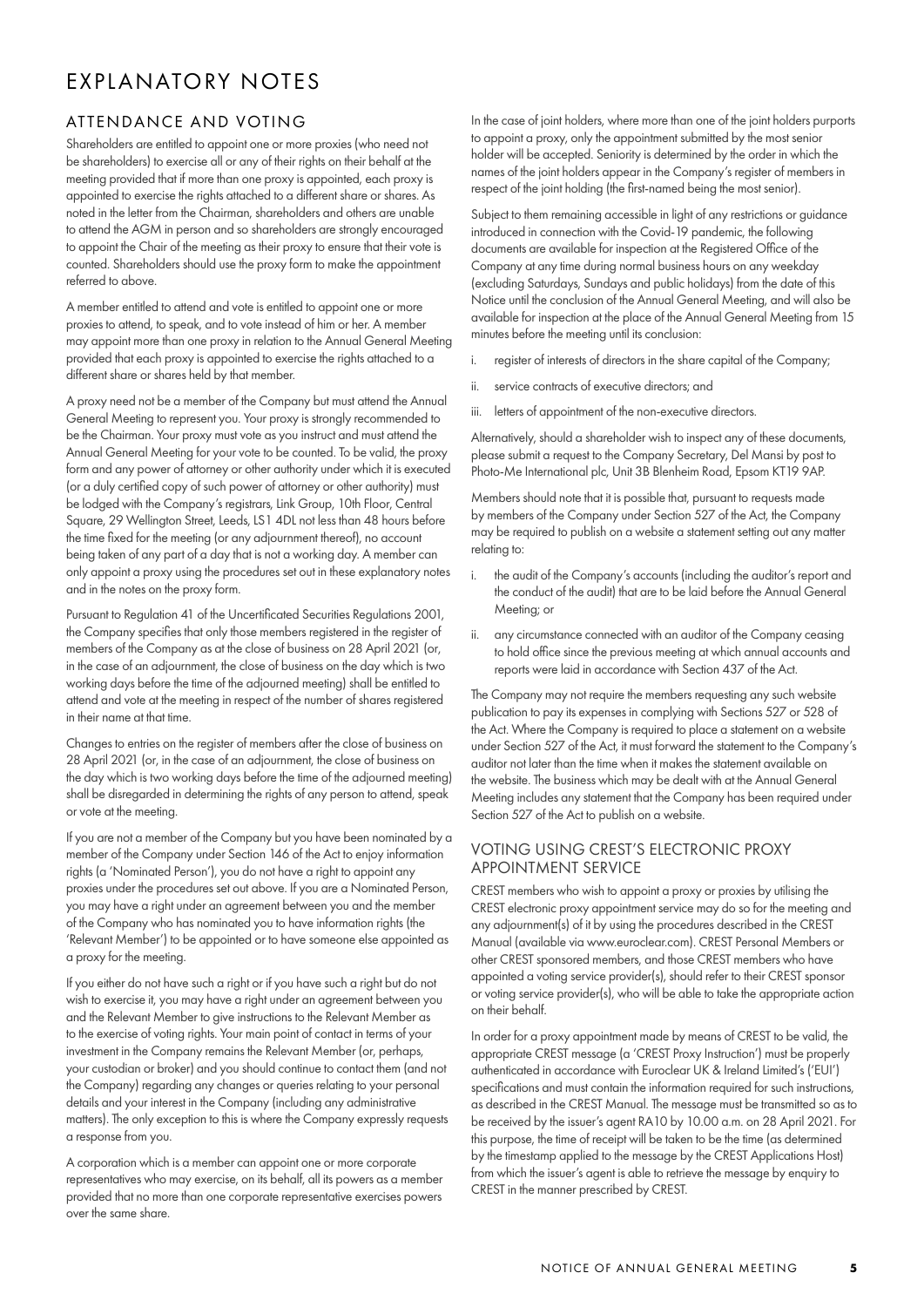CREST members and, where applicable, their CREST sponsors or voting service providers should note that EUI does not make available special procedures in CREST for any particular messages. Normal system timings and limitations will therefore apply in relation to the input of CREST Proxy Instructions. It is the responsibility of the CREST member concerned to take (or, if the CREST member is a CREST personal member or sponsored member or has appointed a voting service provider(s), to procure that his CREST sponsor or voting service provider(s) take(s)) such action as shall be necessary to ensure that a message is transmitted by means of the CREST system by any particular time. In this connection, CREST members and, where applicable, their CREST sponsors or voting service providers are referred, in particular, to those sections of the CREST Manual concerning practical limitations of the CREST system and timings.

CREST personal members or other CREST sponsored members, and those CREST members who have appointed voting service provider(s) should contact their CREST sponsors or voting service provider(s) for assistance with appointing proxies via CREST. For further information on CREST procedures, limitations and system timings please refer to the CREST Manual (available from https://www.euroclear.com/site/public/EUI). The Company may treat as invalid a proxy appointment sent by CREST in the circumstances set out in Regulation 35(5)(a) of the Uncertificated Securities Regulations 2001.

# SUBMISSION OF HARD COPY AND ELECTRONIC REQUESTS

Where you, being a member or members of the Company, wish to request the Company to publish audit concerns, such requests must be made in accordance with one of the following ways:

- a) hard copy request which is signed by you, states your full name and address and is sent to Photo-Me International plc, 3B Blenheim Road, Epsom, Surrey KT19 9AP for the attention of the Company Secretary, Del Mansi; or
- b) a request which states your full name and address, and is sent by e-mail to IR@photo-me.co.uk. Please state 'AGM 2020' in the subject line of the e-mail.

You may not use any electronic address provided either in this Notice of Annual General Meeting or the Chairman's letter in respect of the appointment of a proxy or variation or revocation of proxy voting instructions.

A copy of this Notice and information regarding the meeting, including the information required by Section 311A of the Act, can be found at www. photo-me.com

# **RESOLUTIONS**

Resolutions 1 to 11 inclusive and Resolution 15 are Ordinary Resolutions, which will be passed if more than 50% of the votes cast are in favour. Resolutions 12, 13 and 14 are Special Resolutions which require that at least 75% of the votes are cast in favour.

# RESOLUTION 1: TO RECEIVE THE 2020 ANNUAL REPORT

The directors will present to the Annual General Meeting ('AGM') the Accounts and the Reports of the directors and the auditor for the 18 months ended 31 October 2020. These are contained in the Company's Annual Report. As a shareholder you will have received, or will be receiving, the 2020 Annual Report and Accounts either as a hard copy or via our website (www.photo-me.com) and may raise any questions on the 2020 Annual Report under this resolution.

### RESOLUTION 2: APPROVAL OF THE DIRECTORS' REMUNERATION REPORT

The purpose of Resolution 2 is to seek the approval of the Directors' Remuneration Report for the 18 months ended 31 October 2020 as required by sections 439 of the Companies Act 2006 (the 'Act'), excluding the part of the report which sets out the Directors' Remuneration Policy. The report is set out on pages 52 to 64 of the 2020 Annual Report. This resolution is advisory in nature and no individual director's remuneration is dependent on it.

### RESOLUTION 3: APPROVAL OF THE REMUNERATION POLICY

The Act requires the Company to seek shareholder approval of the remuneration policy every three years. This is a binding policy and, after it takes effect, the directors will not be entitled to remuneration unless such remuneration is consistent with the approved policy from time to time or shareholders otherwise approve the remuneration. Approval of the policy is sought in resolution 3 and, if approved, the policy will take effect from the end of the AGM. The Company is then required to seek shareholder approval of a remuneration policy at least every three years.

# RESOLUTION 4: RE-APPOINTMENT OF AUDITOR

At each general meeting of the Company at which the accounts are laid before the members, the Company is required to appoint an auditor to serve until the next such meeting. Resolution 4 seeks approval for the reappointment of Mazars LLP as auditor of the Company until the conclusion of the Annual General Meeting for 2021. It is proposed that Mazars LLP be re-appointed as auditor of the Company.

# RESOLUTION 5: AUTHORISING DIRECTORS TO DETERMINE THE REMUNERATION OF THE AUDITOR

This Resolution 5 authorises the directors, in accordance with standard practice, to determine the remuneration of the Company's auditor.

## RESOLUTIONS 6 TO 9: RE-ELECTION OF DIRECTORS

The Company's Articles of Association require that any director appointed by the Board retires and seeks re-election at the first Annual General Meeting following their appointment, and that all directors stand for reelection every three years.

The Company has four non-executive directors, all of whom are determined by the Board to be independent directors in accordance with the criteria set out in the UK Corporate Governance Code. The Board considers that their skills, experience, independence and knowledge of the Company enable them to discharge their respective duties and responsibilities effectively. In relation to the re-election of the non-executive directors in Resolutions 6, 8 and 9, the Board confirms, following formal evaluation, that their performance continues to be effective and that they continue to demonstrate commitment to their roles.

# RESOLUTION 6: RE-ELECTION OF SIR JOHN LEWIS OBE (CHAIRMAN)

Sir John Lewis joined the Board in July 2008 and was appointed Chairman in May 2010. He is Chairman of the Nomination Committee and a member of the Audit and Remuneration Committees. Currently he is a consultant to Eversheds Sutherland LLP (as it now is), and a director of an AIM- traded company, Prime People plc, as well as of various private companies. Mr Lewis was previously a practising solicitor and partner in Lewis, Lewis and Co. which became part of Eversheds Sutherland LLP (as it now is) after a series of mergers. Sir John Lewis also previously served as chairman of Cliveden Plc and Principal Hotels plc, and as vice chairman of John D Wood & Co plc and Pubmaster Group Ltd. He was last re-elected to the Board in October 2018.

Sir John Lewis wishes to stand for re-appointment. The Nomination Committee (with Sir John Lewis abstaining) considers that Sir John Lewis is independent and that, following formal performance evaluation, his performance remains effective especially with regard to his responsibilities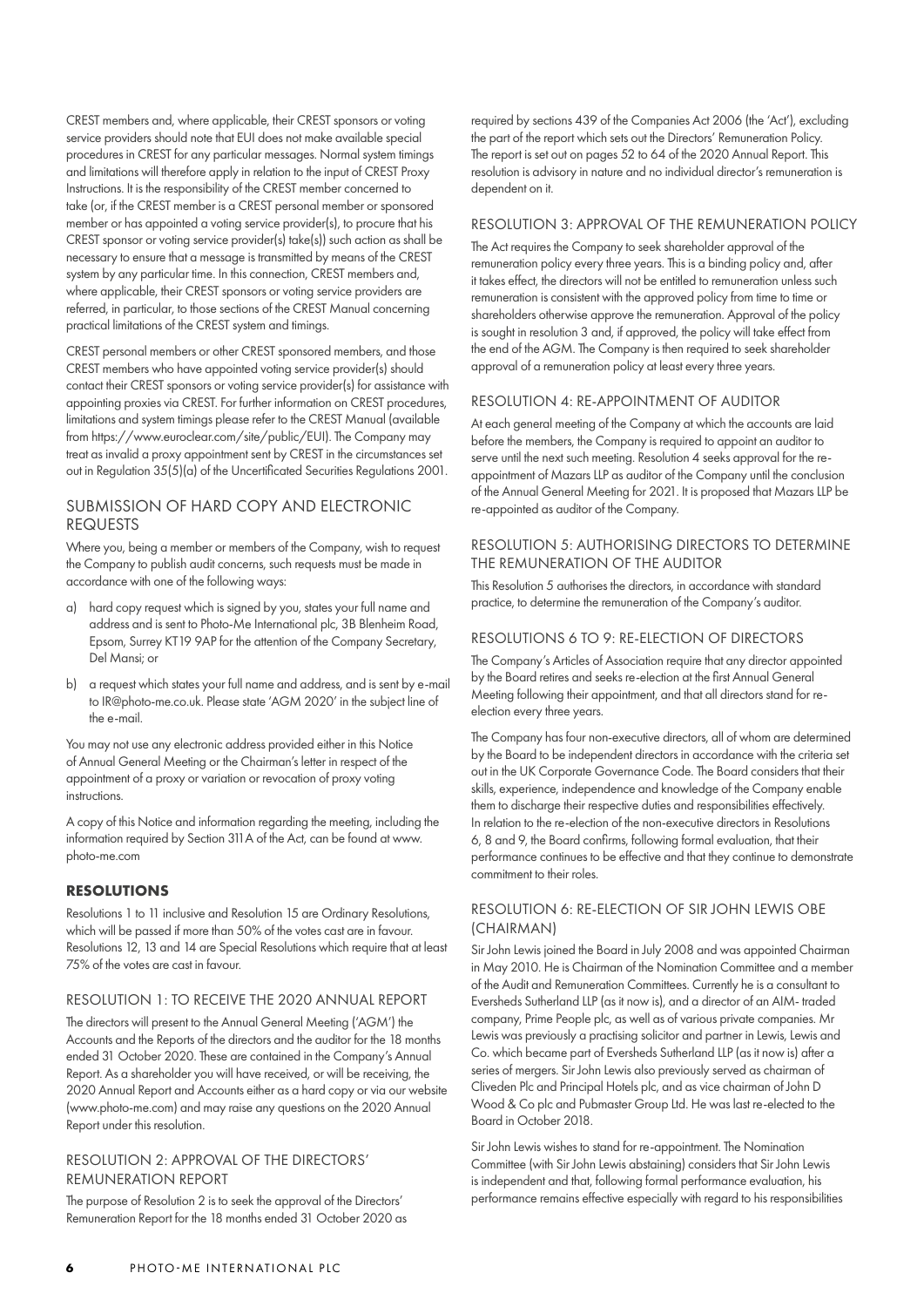# EXPLANATORY NOTES CONTINUED

as Chairman of the Board and as a member of other Board Committees. The Board recommends his re-election as a director.

## RESOLUTION 7: RE-ELECTION OF MR SERGE CRASNIANSKI (CHIEF EXECUTIVE OFFICER)

Serge Crasnianski was appointed to the Board in May 2009 and was last re-appointed by shareholders in October 2018. He had previously served on the Board from 1990 to 2007; until 1994 as a Non-executive Director, from 1994 as an Executive Director and as Chief Executive Officer from 1998 to 2007. He is also the Deputy Chairman. He founded KIS in 1963.

Serge Crasnianski wishes to stand for re-election. The Nomination Committee considers that Serge Crasnianski's performance as CEO has been effective and the Board recommends his re-election as a director.

## RESOLUTION 8: RE-ELECTION OF MS FRANÇOISE COUTAZ-REPLAN (NON- EXECUTIVE DIRECTOR)

Françoise Coutaz-Replan was appointed to the Board in September 2009 as Finance Director, a role she held until she stepped down in August 2015 and becoming a non-independent Non-executive Director. Ms Coutaz-Replan was appointed to the Audit Committee in October 2016, and was last re-elected by shareholders in October 2018. She joined KIS in 1991 and was appointed Finance Director of Photo Me France and KIS in November 2007. Françoise Coutaz-Replan wishes to stand for re-election. The Nomination Committee considers that Françoise Coutaz-Replan's performance as a Non-executive Director and as a member of the Audit Committee has been effective and the Board recommends her re-election as a director.

# RESOLUTION 9: RE-ELECTION OF MR JEAN- MARCEL DENIS (NON-EXECUTIVE DIRECTOR)

Jean-Marcel Denis was appointed to the Board in March 2012 and was last re-appointed by shareholders in October 2018. He has been appointed Chairman of the Audit Committee and a member of the Nomination and Remuneration Committees. He founded his own auditing firm in 1970 in Paris, Auditeurs & Conseils Associes (ACA), and sold his interest in ACA in 2005. Subsequently a consultant in Finance & Conseils Associes, which specialises in business valuations.

Jean-Marcel Denis wishes to stand for re- election. The Nomination Committee (with Mr Denis abstaining) considers that Mr Denis is independent and that his performance remains effective especially with regard to his responsibilities as Chairman of the Audit Committee and as a member of other Board Committees. The Board recommends his re-election as a director.

## RESOLUTION 10: AUTHORISATION OF POLITICAL **EXPENDITURE**

The Act prohibits political donations by the Company and its subsidiaries to any political parties, other political organisations or independent election candidates or the incurring by the Company and its subsidiaries of any political expenditure, unless authorised by shareholders in advance. Neither the Company nor any of its subsidiaries has any intention of making any political donations or incurring any political expenditure within the ordinary meaning of those words. However, it is possible that certain routine activities undertaken by the Group may unintentionally fall within the broad scope of the provisions controlling political donations and expenditure contained in the Act. Any expenditure that is regulated under this Act must first be approved by shareholders and will be disclosed in the Annual Report. To avoid inadvertently contravening the Act, the Board is proposing resolution 10. This resolution, if passed, will provide the directors with authority to make donations and incur expenditure which might otherwise be caught by the terms of that Act, up to a maximum amount of £25,000 per Group company and maximum amount of £25,000 for the entire Group per annum, until

the next Annual General Meeting of the Company. This is a renewal of the authority last approved by shareholders in 2016.

# RESOLUTION 11: GENERAL AUTHORITY TO ALLOT SHARES

Under section 551 of the Act, the directors may only allot shares or grant rights to subscribe for, or convert any security into, shares if authorised to do so by shareholders in a general meeting. The existing authority provided at last year's AGM to allot shares in this way expires at the conclusion of this year's AGM. Consequently, this Resolution seeks to renew the authority for a further period until the earlier of the conclusion of next year's AGM or 15 months from the date this Resolution is passed (unless previously renewed, varied or revoked by the Company in general meeting). The aggregate nominal value which can be allotted under the authority set out in paragraph (i) of the Resolution is limited to £630,019, which represents approximately one-third of the Company's issued ordinary share capital as at 31 March 2021, being the latest practicable date before the publication of this Notice of AGM (hereinafter called the Latest Practicable Date).

There is no statutory limit on the maximum nominal amount of the section 551 allotment authority under the Act but, under the Investment Association's guidelines (the 'IA Guidelines'), the Investment Association members will regard as routine resolutions seeking authority to allot shares representing up to two-thirds of the Company's existing issued share capital, providing any amount in excess of one-third of existing issued shares should be applied to fully pre-emptive rights issues only. In accordance with this guidance issued by The Investment Association, the authority in paragraph (ii) of the Resolution permits the directors to allot shares, or to grant rights to subscribe for, or convert any security into, shares in the Company only in connection with a rights issue, up to a nominal value of £1,260,038, as reduced by the nominal amount of any shares issued under paragraph (i) of the Resolution. This amount (before any reduction) represents approximately two- thirds of the Company's issued ordinary share capital as at the Latest Practicable Date.

The directors have no present intention of exercising this authority, which would expire at the conclusion of the next AGM or, if earlier, 15 months from the date on which the Resolution is passed, other than (under paragraph (i)) in respect of the Company's share option schemes. This authority supersedes all previous authorities and the directors intend to seek its renewal at next year's AGM. At the date of this Notice, no shares are held by the Company in Treasury.

# RESOLUTION 12: DISAPPLICATION OF PRE- EMPTION **RIGHTS**

Under section 561 of the Act, if the directors wish to allot any equity securities for cash, or sell any treasury shares, (other than in connection with an employee share plan), they must, in the first instance, offer them to existing shareholders in proportion to their holdings (a 'pre-emptive offer'). There may be occasions, however, when the directors need the flexibility to allot shares for cash, or sell treasury shares, without a pre-emptive offer, which can be done under the Act if the shareholders have first waived their pre-emption rights by special resolution.

The effect of Resolution 12, if passed, would be to enable the directors to issue shares for cash (or sell shares held as treasury shares) up to an aggregate nominal amount not exceeding £94,503 (being equal to 5% of the Company's issued ordinary share capital as at the Latest Practicable Date) without first offering them to existing shareholders on a proportional basis.

In respect of the power granted under Resolutions 12 and 13, the directors confirm their intention to follow the provisions of the Pre-Emption Group's Statement of Principles regarding cumulative usage of authorities within a rolling three-year period where the Principles provide that usage in excess of 7.5% of the issued ordinary share capital of the Company should not take place without prior consultation with shareholders. Unless renewed,